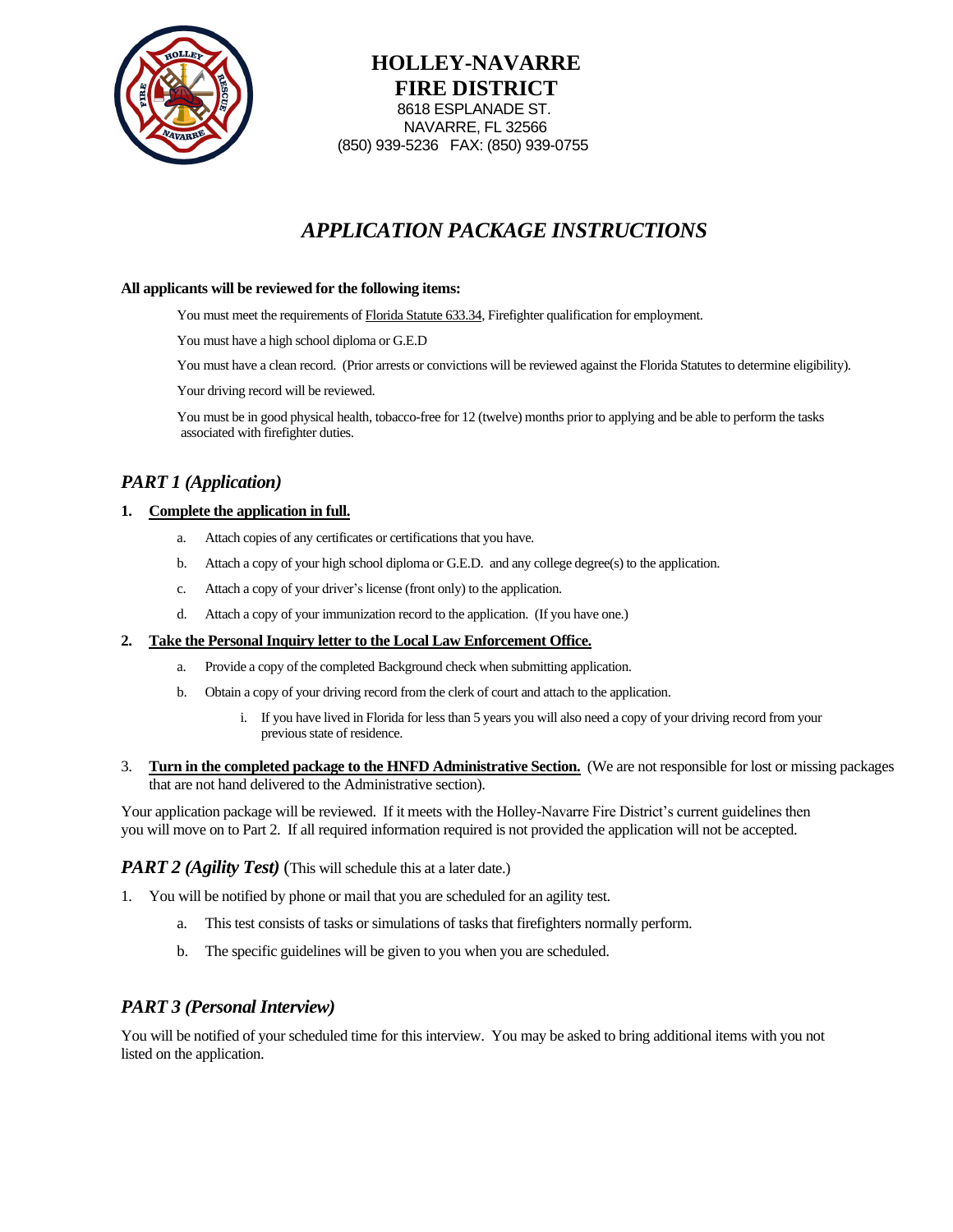

## **HOLLEY-NAVARRE FIRE DISTRICT**

8618 ESPLANADE ST. NAVARRE, FL 32566 (850) 939-5236 FAX: (850) 939-0755

**APPLICATION**

Date of Application:\_\_\_\_\_\_\_\_\_\_\_\_\_\_\_\_\_\_\_\_\_ Position Applying For:\_\_\_\_\_\_\_\_\_\_\_\_\_\_\_\_\_\_\_\_\_\_\_\_\_

| PERSONAL INFORMATION                                                                                                        |                                                   |                                          |                             |            |                       |
|-----------------------------------------------------------------------------------------------------------------------------|---------------------------------------------------|------------------------------------------|-----------------------------|------------|-----------------------|
| <b>Name</b>                                                                                                                 |                                                   |                                          |                             |            |                       |
| Last, First, Middle                                                                                                         |                                                   |                                          |                             |            | Suffix, Jr., III, etc |
| Driver's License #                                                                                                          |                                                   | <b>State</b>                             |                             | Exp.       | Class                 |
| Address                                                                                                                     |                                                   |                                          |                             |            |                       |
| Street                                                                                                                      |                                                   | City                                     |                             | State      | Zip                   |
| $\lambda$<br>$\blacksquare$<br>Phone                                                                                        | $\lambda$<br>$\left($<br>$\overline{\phantom{a}}$ | €                                        | $\lambda$<br>$\blacksquare$ |            |                       |
| Home<br>Phone Numbers and Email are not for public release. They are used only as contact information for station personnel | Work                                              | Cell                                     |                             |            | Email                 |
| <b>CURRENT EMPLOYMENT</b>                                                                                                   |                                                   |                                          |                             |            |                       |
| <b>Employer Name</b>                                                                                                        |                                                   | Phone                                    |                             | Supervisor |                       |
| Date Employed                                                                                                               | Position                                          |                                          |                             |            | Date Left Employment  |
| Reason for leaving<br>If less than three years list previous employer                                                       |                                                   |                                          |                             |            |                       |
| <b>Employer Name</b>                                                                                                        |                                                   | Phone                                    |                             |            | Supervisor            |
| Date Employed                                                                                                               | Position                                          |                                          |                             |            | Date Left Employment  |
| Reason for leaving                                                                                                          |                                                   |                                          |                             |            |                       |
| <b>BACKGROUND INFORMATION</b>                                                                                               |                                                   |                                          |                             |            |                       |
|                                                                                                                             |                                                   |                                          |                             |            |                       |
| Have you ever been arrested?<br>Yes                                                                                         | N <sub>0</sub>                                    | Have you ever been convicted of a crime? |                             |            | Yes<br>N <sub>0</sub> |
|                                                                                                                             |                                                   |                                          |                             |            |                       |
| If answered yes to either question list the date and nature of the offense.                                                 |                                                   |                                          |                             |            |                       |
| <b>CURRENT INFORMATION</b>                                                                                                  |                                                   |                                          |                             |            |                       |
| Are you currently certified as a Florida firefighter?                                                                       |                                                   | Yes<br>N <sub>0</sub>                    |                             |            |                       |
| Date of Certification                                                                                                       |                                                   | <b>Certification Number</b>              |                             |            |                       |
| Are you currently certified?                                                                                                | <b>EMT</b>                                        | Yes<br>N <sub>0</sub>                    | <b>EMT-P</b>                |            | Yes<br>N <sub>0</sub> |
| Date of Certification                                                                                                       |                                                   | <b>Certification Number</b>              |                             |            |                       |
| Do you hold any other certifications? (i.e. HAZMAT, ARFF, etc.)                                                             |                                                   |                                          |                             |            | Yes<br>N <sub>0</sub> |
| List other certification on comments section page 2. All copies of certifications must be provided with application.        |                                                   |                                          |                             |            |                       |
| <b>PREVIOUS FIRE EXPERIENCE</b> (Volunteer or Paid)                                                                         |                                                   |                                          |                             |            |                       |
| Department Name                                                                                                             |                                                   |                                          | Chief                       |            |                       |
| $\mathcal{E}$<br><b>Contact Number</b>                                                                                      |                                                   |                                          | Email                       |            |                       |
| Department Name                                                                                                             |                                                   |                                          | Chief                       |            |                       |
| $\lambda$<br>(<br><b>Contact Number</b>                                                                                     |                                                   |                                          | Email                       |            |                       |
| Department Name                                                                                                             |                                                   |                                          | Chief                       |            |                       |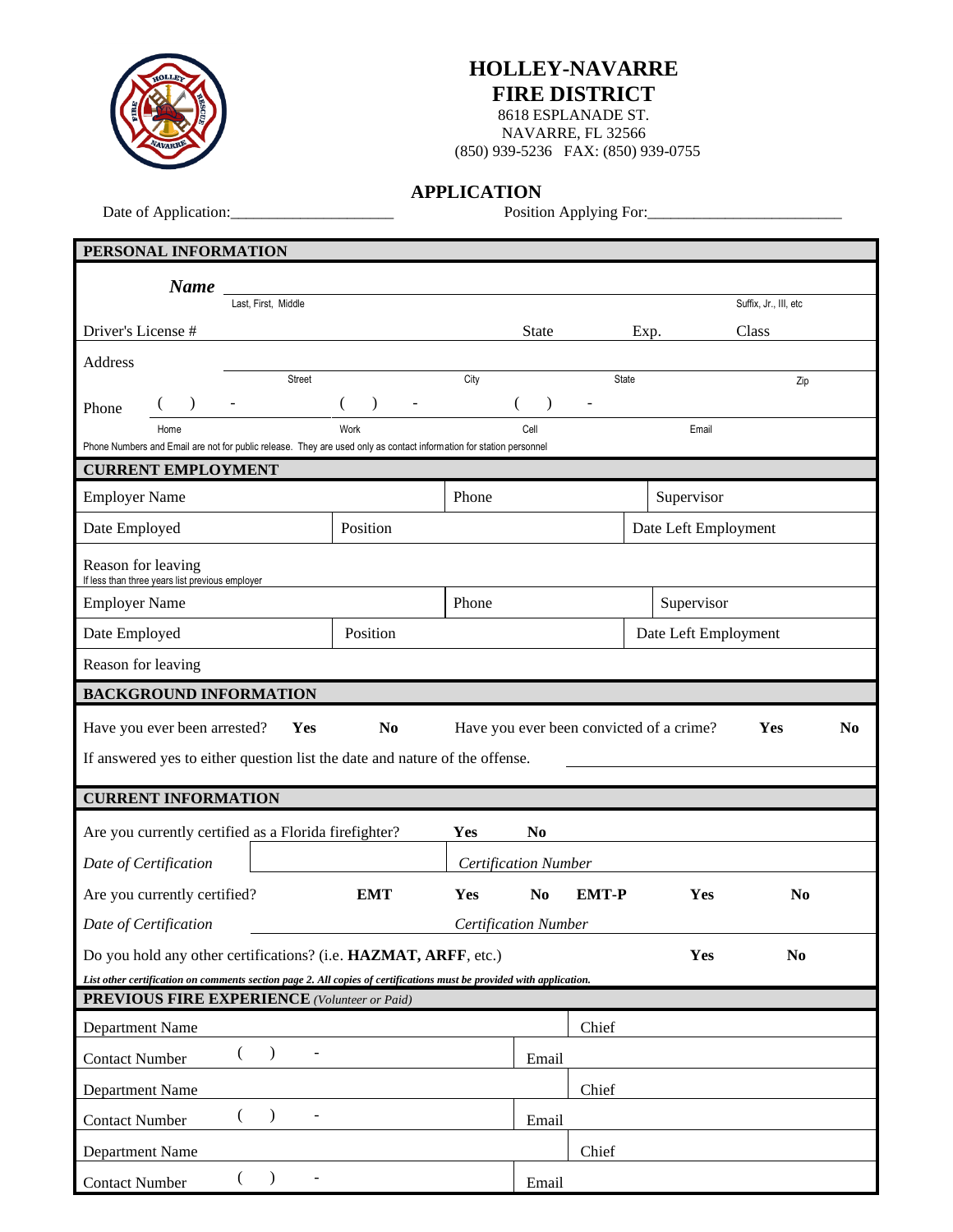|                          | <b>Name</b>                                        | <b>City</b><br><b>State</b> | <b>Date</b><br><b>Graduated</b> | <b>Degree Earned</b> |
|--------------------------|----------------------------------------------------|-----------------------------|---------------------------------|----------------------|
| <b>High School</b>       |                                                    |                             |                                 |                      |
| <b>Vocational</b>        |                                                    |                             |                                 |                      |
| <b>College</b>           |                                                    |                             |                                 |                      |
| Other                    |                                                    |                             |                                 |                      |
| <b>EMERGENCY CONTACT</b> |                                                    |                             |                                 |                      |
| Name                     |                                                    |                             |                                 |                      |
|                          | Last, First, MI                                    |                             | Relationship to you             |                      |
| Address                  |                                                    |                             |                                 |                      |
| Phone                    | Street                                             | City                        | State                           | Zip                  |
|                          | Home                                               | Work                        | Cell                            |                      |
|                          | <b>REFERENCES</b> (List three not related to you.) |                             |                                 |                      |
| Name                     |                                                    |                             |                                 |                      |
|                          |                                                    |                             |                                 |                      |
| Address                  | Last, First, MI                                    |                             | Relationship to you             |                      |
|                          | Street                                             | City                        | State                           | Zip                  |
| Phone                    |                                                    |                             |                                 |                      |
|                          | Home                                               | Work                        | Cell                            | Email                |
| Name                     |                                                    |                             |                                 |                      |
|                          | Last, First, MI                                    |                             | Relationship to you             |                      |
| Address                  |                                                    |                             |                                 |                      |
|                          | Street                                             | City                        | State                           | Zip                  |
| Phone                    |                                                    |                             |                                 |                      |
|                          | Home                                               | Work                        | Cell                            | Email                |
| Name                     |                                                    |                             |                                 |                      |
| Address                  | Last, First, MI                                    |                             | Relationship to you             |                      |
|                          | Street                                             | City                        | State                           | Zip                  |
| Phone                    |                                                    |                             |                                 |                      |
|                          | Home                                               | Work                        | Cell                            | Email                |
| <b>COMMENTS</b>          |                                                    |                             |                                 |                      |
|                          |                                                    |                             |                                 |                      |
|                          |                                                    |                             |                                 |                      |
|                          |                                                    |                             |                                 |                      |
|                          |                                                    |                             |                                 |                      |

*I certify that all answers given by me are true, accurate and complete. I understand that the falsification, misrepresentation or omission of fact on this application (or any other accompanying documents) will be cause for denial of employment or immediate termination of employment, regardless of when or how it was discovered.*

\_\_\_\_\_\_\_\_\_\_\_\_\_\_\_\_\_\_\_\_\_\_\_\_\_\_\_\_\_\_\_\_\_\_ \_\_\_\_\_\_\_\_\_\_\_\_\_\_\_\_\_\_\_\_\_\_\_\_\_\_\_\_